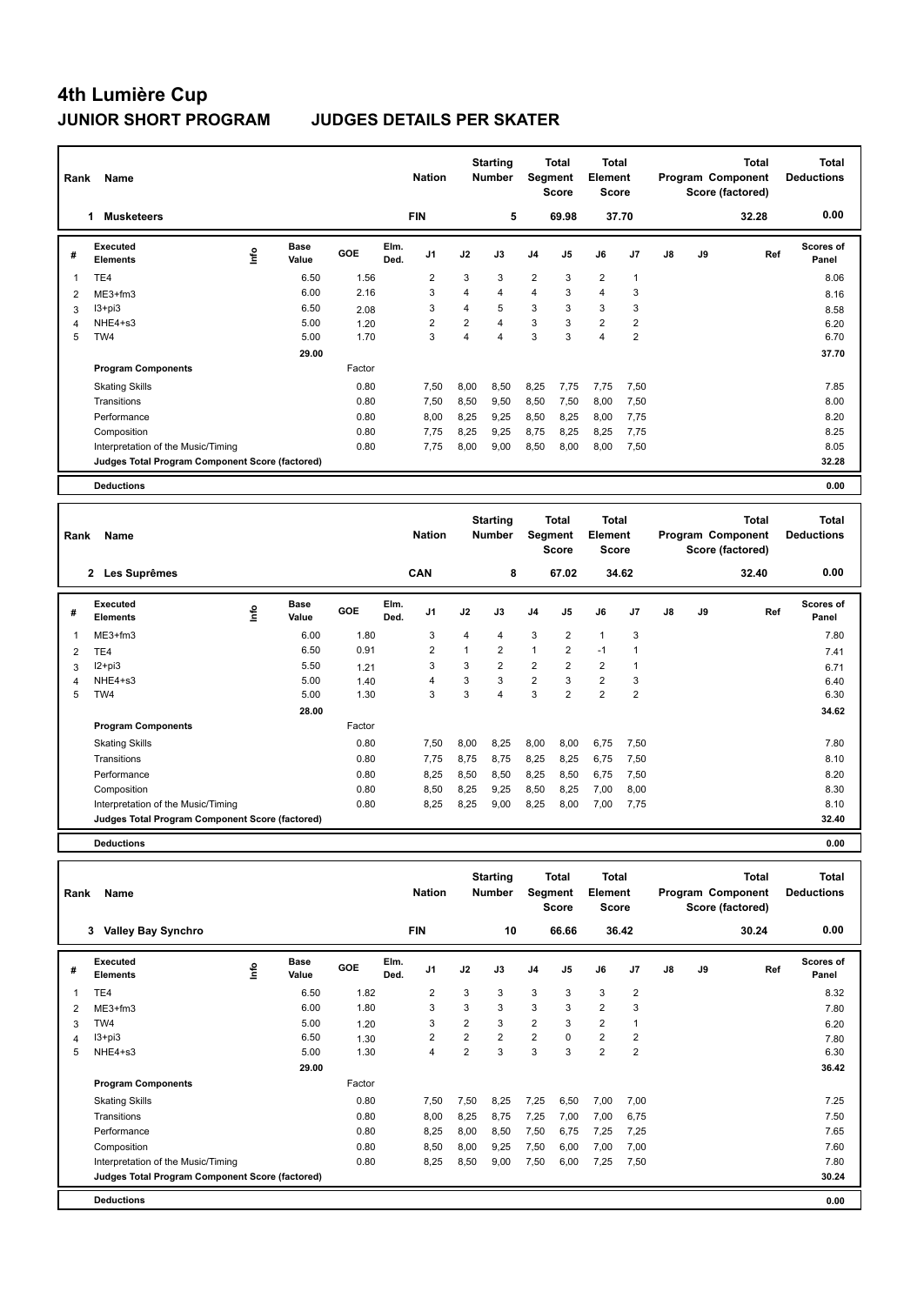| Rank | Name                                            |    |                      |         |              | <b>Nation</b>           |                | <b>Starting</b><br><b>Number</b> | <b>Segment</b> | Total<br><b>Score</b> | <b>Total</b><br>Element<br><b>Score</b> |                |    |    | <b>Total</b><br>Program Component<br>Score (factored) | <b>Total</b><br><b>Deductions</b> |
|------|-------------------------------------------------|----|----------------------|---------|--------------|-------------------------|----------------|----------------------------------|----------------|-----------------------|-----------------------------------------|----------------|----|----|-------------------------------------------------------|-----------------------------------|
|      | <b>Dream Edges</b><br>4                         |    |                      |         |              | <b>FIN</b>              |                | 1                                |                | 59.98                 |                                         | 31.26          |    |    | 29.72                                                 | $-1.00$                           |
| #    | Executed<br><b>Elements</b>                     | ۴ů | <b>Base</b><br>Value | GOE     | Elm.<br>Ded. | J <sub>1</sub>          | J2             | J3                               | J <sub>4</sub> | J <sub>5</sub>        | J6                                      | J <sub>7</sub> | J8 | J9 | Ref                                                   | Scores of<br>Panel                |
| 1    | TW <sub>3</sub>                                 |    | 4.00                 | 1.28    |              | 3                       | 3              | 4                                | 4              | 3                     | 3                                       | $\overline{2}$ |    |    |                                                       | 5.28                              |
| 2    | $13 + pi3$                                      |    | 6.50                 | 1.43    |              | 3                       | $\overline{2}$ | 4                                | $\overline{2}$ |                       | $\overline{2}$                          | $\overline{2}$ |    |    |                                                       | 7.93                              |
| 3    | TE3                                             | F  | 5.50                 | $-0.22$ |              | $-1$                    | $-1$           | 3                                | 1              | $-2$                  | $\mathbf 0$                             | $-1$           |    |    |                                                       | 5.28                              |
| 4    | $ME3+fm2$                                       |    | 5.00                 | 0.10    |              | $\overline{\mathbf{c}}$ |                | $\blacktriangleleft$             | 0              | $-2$                  | $\mathbf 0$                             | $-1$           |    |    |                                                       | 5.10                              |
| 5    | NHE4+s4                                         |    | 6.50                 | 1.17    |              | $\overline{2}$          | $\overline{2}$ | 3                                | $\overline{2}$ | $\overline{ }$        | $\overline{2}$                          | $\overline{1}$ |    |    |                                                       | 7.67                              |
|      |                                                 |    | 27.50                |         |              |                         |                |                                  |                |                       |                                         |                |    |    |                                                       | 31.26                             |
|      | <b>Program Components</b>                       |    |                      | Factor  |              |                         |                |                                  |                |                       |                                         |                |    |    |                                                       |                                   |
|      | <b>Skating Skills</b>                           |    |                      | 0.80    |              | 6.75                    | 7,25           | 8,50                             | 8,25           | 6,25                  | 6,75                                    | 6,50           |    |    |                                                       | 7.10                              |
|      | Transitions                                     |    |                      | 0.80    |              | 7,50                    | 8,00           | 9,00                             | 8,50           | 6,00                  | 6,75                                    | 6,50           |    |    |                                                       | 7.45                              |
|      | Performance                                     |    |                      | 0.80    |              | 7.75                    | 7,50           | 8,25                             | 8,25           | 6,50                  | 6,50                                    | 6,25           |    |    |                                                       | 7.30                              |
|      | Composition                                     |    |                      | 0.80    |              | 8.00                    | 7,75           | 9,25                             | 8,50           | 6,25                  | 6,75                                    | 7,50           |    |    |                                                       | 7.70                              |
|      | Interpretation of the Music/Timing              |    |                      | 0.80    |              | 8,00                    | 7,75           | 8,50                             | 8,25           | 6,00                  | 6,75                                    | 7,25           |    |    |                                                       | 7.60                              |
|      | Judges Total Program Component Score (factored) |    |                      |         |              |                         |                |                                  |                |                       |                                         |                |    |    |                                                       | 29.72                             |
|      | <b>Deductions</b>                               |    | Falls:               | $-1.00$ |              |                         |                |                                  |                |                       |                                         |                |    |    |                                                       | $-1.00$                           |

 $F$  Fall

| Rank | Name                                            |      |                      |         |              | <b>Nation</b>  |                         | <b>Starting</b><br><b>Number</b> | Segment        | <b>Total</b><br><b>Score</b> | <b>Total</b><br>Element<br>Score |                |    |    | Total<br>Program Component<br>Score (factored) | <b>Total</b><br><b>Deductions</b> |
|------|-------------------------------------------------|------|----------------------|---------|--------------|----------------|-------------------------|----------------------------------|----------------|------------------------------|----------------------------------|----------------|----|----|------------------------------------------------|-----------------------------------|
|      | 5<br>Zhemchuzhina                               |      |                      |         |              | <b>RUS</b>     |                         | 11                               |                | 52.75                        |                                  | 23.83          |    |    | 28.92                                          | 0.00                              |
| #    | Executed<br><b>Elements</b>                     | ١nf٥ | <b>Base</b><br>Value | GOE     | Elm.<br>Ded. | J <sub>1</sub> | J2                      | J3                               | J <sub>4</sub> | J5                           | J6                               | J <sub>7</sub> | J8 | J9 | Ref                                            | Scores of<br>Panel                |
|      | TW1                                             |      | 2.00                 | 0.40    |              | $\overline{2}$ | $\overline{2}$          | 3                                | 3              | $\Omega$                     | $\mathbf{1}$                     | $\overline{2}$ |    |    |                                                | 2.40                              |
| 2    | $ME3+fm3$                                       |      | 6.00                 | 1.68    |              | $\overline{2}$ | 3                       | 3                                | 3              | $\overline{ }$               | 3                                | 3              |    |    |                                                | 7.68                              |
| 3    | TE <sub>1</sub>                                 |      | 2.50                 | 0.35    |              | 0              | $\overline{1}$          | $\overline{2}$                   | $\overline{2}$ | $\Omega$                     | $\overline{2}$                   | $\overline{2}$ |    |    |                                                | 2.85                              |
| 4    | $13 + pi2$                                      |      | 5.00                 | $-0.20$ |              | 1              | $-1$                    | 0                                | 0              | $-1$                         | $-2$                             | 0              |    |    |                                                | 4.80                              |
| 5    | NHE4+s3                                         |      | 5.00                 | 1.10    |              | $\overline{2}$ | $\overline{\mathbf{c}}$ | 3                                | $\overline{2}$ | $\overline{\mathbf{1}}$      | $\overline{2}$                   | 3              |    |    |                                                | 6.10                              |
|      |                                                 |      | 20.50                |         |              |                |                         |                                  |                |                              |                                  |                |    |    |                                                | 23.83                             |
|      | <b>Program Components</b>                       |      |                      | Factor  |              |                |                         |                                  |                |                              |                                  |                |    |    |                                                |                                   |
|      | <b>Skating Skills</b>                           |      |                      | 0.80    |              | 7,50           | 7,75                    | 8,00                             | 7,50           | 7,00                         | 7,25                             | 7,75           |    |    |                                                | 7.55                              |
|      | Transitions                                     |      |                      | 0.80    |              | 7,25           | 7,00                    | 8.25                             | 7,75           | 6,50                         | 6,50                             | 6,75           |    |    |                                                | 7.05                              |
|      | Performance                                     |      |                      | 0.80    |              | 7,25           | 7,50                    | 8,50                             | 7,75           | 7,00                         | 6,75                             | 7,00           |    |    |                                                | 7.30                              |
|      | Composition                                     |      |                      | 0.80    |              | 7,75           | 7,00                    | 7.75                             | 7,75           | 6.75                         | 6,75                             | 7,00           |    |    |                                                | 7.25                              |
|      | Interpretation of the Music/Timing              |      |                      | 0.80    |              | 7,25           | 7,25                    | 7,50                             | 7,50           | 6,50                         | 6,50                             | 6,25           |    |    |                                                | 7.00                              |
|      | Judges Total Program Component Score (factored) |      |                      |         |              |                |                         |                                  |                |                              |                                  |                |    |    |                                                | 28.92                             |
|      | <b>Deductions</b>                               |      |                      |         |              |                |                         |                                  |                |                              |                                  |                |    |    |                                                | 0.00                              |

| Rank | <b>Name</b>                                     |      |                      |        |              | <b>Nation</b>  |                | <b>Starting</b><br><b>Number</b> | Segment        | <b>Total</b><br><b>Score</b> | Total<br>Element<br><b>Score</b> |                         |    |    | <b>Total</b><br>Program Component<br>Score (factored) | <b>Total</b><br><b>Deductions</b> |
|------|-------------------------------------------------|------|----------------------|--------|--------------|----------------|----------------|----------------------------------|----------------|------------------------------|----------------------------------|-------------------------|----|----|-------------------------------------------------------|-----------------------------------|
|      | 6<br><b>Team Spirit</b>                         |      |                      |        |              | <b>SWE</b>     |                | 12                               |                | 52.71                        |                                  | 27.79                   |    |    | 24.92                                                 | 0.00                              |
| #    | Executed<br><b>Elements</b>                     | ١nf٥ | <b>Base</b><br>Value | GOE    | Elm.<br>Ded. | J <sub>1</sub> | J2             | J3                               | J <sub>4</sub> | J <sub>5</sub>               | J6                               | J <sub>7</sub>          | J8 | J9 | Ref                                                   | <b>Scores of</b><br>Panel         |
| 1    | $ME3+fm3$                                       |      | 6.00                 | 1.20   |              | $\overline{2}$ | 1              | $\overline{2}$                   | $\overline{2}$ | $\overline{2}$               | $\overline{2}$                   | $\overline{2}$          |    |    |                                                       | 7.20                              |
| 2    | TE <sub>4</sub>                                 |      | 6.50                 | 0.78   |              | 1              | 1              |                                  | $\mathbf{1}$   | $-1$                         | $\overline{2}$                   | $\overline{\mathbf{c}}$ |    |    |                                                       | 7.28                              |
| 3    | TW <sub>1</sub>                                 |      | 2.00                 | 0.32   |              | 2              | $\overline{2}$ |                                  | $\mathbf{1}$   | $\mathbf{1}$                 | $\overline{2}$                   | $\overline{\mathbf{c}}$ |    |    |                                                       | 2.32                              |
| 4    | $12+pi3$                                        |      | 5.50                 | 0.77   |              | $\overline{2}$ | $\overline{2}$ | 1                                | $\mathbf{1}$   | $\mathbf{1}$                 | 3                                | 0                       |    |    |                                                       | 6.27                              |
| 5    | NHE4+s2                                         |      | 4.00                 | 0.72   |              | 1              | 1              | 3                                | $\overline{2}$ | $\overline{2}$               | $\overline{2}$                   | $\overline{\mathbf{c}}$ |    |    |                                                       | 4.72                              |
|      |                                                 |      | 24.00                |        |              |                |                |                                  |                |                              |                                  |                         |    |    |                                                       | 27.79                             |
|      | <b>Program Components</b>                       |      |                      | Factor |              |                |                |                                  |                |                              |                                  |                         |    |    |                                                       |                                   |
|      | <b>Skating Skills</b>                           |      |                      | 0.80   |              | 6.25           | 5,75           | 5,75                             | 6,50           | 6,25                         | 6,75                             | 6,50                    |    |    |                                                       | 6.25                              |
|      | Transitions                                     |      |                      | 0.80   |              | 6.50           | 6,00           | 6,00                             | 6,25           | 6,00                         | 6.75                             | 6,75                    |    |    |                                                       | 6.30                              |
|      | Performance                                     |      |                      | 0.80   |              | 6,50           | 5.75           | 5.75                             | 6,25           | 6,50                         | 7,00                             | 6,50                    |    |    |                                                       | 6.30                              |
|      | Composition                                     |      |                      | 0.80   |              | 6.50           | 5,50           | 5,00                             | 6,25           | 6,25                         | 7.00                             | 7,00                    |    |    |                                                       | 6.30                              |
|      | Interpretation of the Music/Timing              |      |                      | 0.80   |              | 6.00           | 5,50           | 5,25                             | 6,00           | 6.00                         | 7.00                             | 6,50                    |    |    |                                                       | 6.00                              |
|      | Judges Total Program Component Score (factored) |      |                      |        |              |                |                |                                  |                |                              |                                  |                         |    |    |                                                       | 24.92                             |
|      | <b>Deductions</b>                               |      |                      |        |              |                |                |                                  |                |                              |                                  |                         |    |    |                                                       | 0.00                              |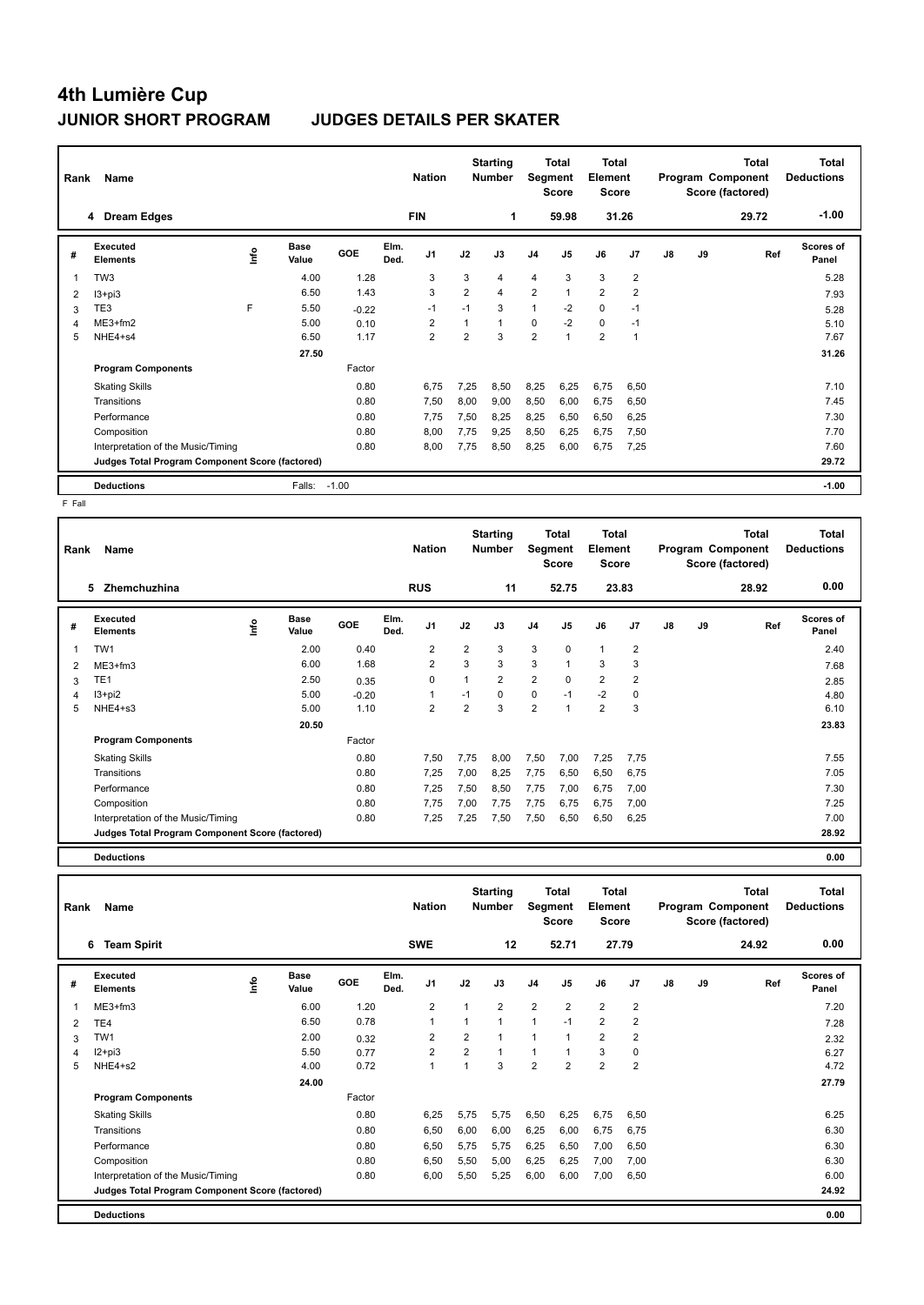| Rank           | Name                                            |                            |        |              | <b>Nation</b>  |                | <b>Starting</b><br><b>Number</b> |                         | <b>Total</b><br><b>Segment</b><br><b>Score</b> | <b>Total</b><br>Element<br>Score        |                |               |    | <b>Total</b><br>Program Component<br>Score (factored) | <b>Total</b><br><b>Deductions</b> |
|----------------|-------------------------------------------------|----------------------------|--------|--------------|----------------|----------------|----------------------------------|-------------------------|------------------------------------------------|-----------------------------------------|----------------|---------------|----|-------------------------------------------------------|-----------------------------------|
|                | 7 Ice Fire Junior                               |                            |        |              | <b>POL</b>     |                | 9                                |                         | 40.72                                          |                                         | 22.16          |               |    | 18.56                                                 | 0.00                              |
| #              | <b>Executed</b><br><b>Elements</b>              | <b>Base</b><br>۴ů<br>Value | GOE    | Elm.<br>Ded. | J1             | J2             | J3                               | J4                      | J <sub>5</sub>                                 | J6                                      | J7             | $\mathsf{J}8$ | J9 | Ref                                                   | Scores of<br>Panel                |
| -1             | TW <sub>3</sub>                                 | 4.00                       | 0.56   |              | 1              | 2              | $\overline{2}$                   | $\overline{\mathbf{c}}$ | $\overline{\mathbf{c}}$                        | $\mathbf 0$                             | $\mathbf 0$    |               |    |                                                       | 4.56                              |
| $\overline{2}$ | ME3+fm2                                         | 5.00                       | 0.80   |              | $\overline{2}$ | $\overline{2}$ | $\overline{2}$                   | $\mathbf{1}$            | $\overline{2}$                                 | $\mathbf{1}$                            | 0              |               |    |                                                       | 5.80                              |
| 3              | TE <sub>2</sub>                                 | 4.00                       | 0.00   |              | 0              | 0              | $\mathbf{1}$                     | $\mathbf{1}$            | 0                                              | $-2$                                    | $-1$           |               |    |                                                       | 4.00                              |
| 4              | $13 + pi2$                                      | 5.00                       | 0.20   |              | 2              | $\overline{2}$ | $\mathbf 0$                      | 0                       | $\Omega$                                       | $\mathbf 0$                             | $\mathbf 0$    |               |    |                                                       | 5.20                              |
| 5              | NHE3+s1                                         | 2.50                       | 0.10   |              | $\mathbf{1}$   | 0              | $\mathbf{1}$                     | $\mathbf{1}$            | $\mathbf 0$                                    | $\mathbf 0$                             | $-2$           |               |    |                                                       | 2.60                              |
|                |                                                 | 20.50                      |        |              |                |                |                                  |                         |                                                |                                         |                |               |    |                                                       | 22.16                             |
|                | <b>Program Components</b>                       |                            | Factor |              |                |                |                                  |                         |                                                |                                         |                |               |    |                                                       |                                   |
|                | <b>Skating Skills</b>                           |                            | 0.80   |              | 5,25           | 5,00           | 4,50                             | 4,50                    | 4,25                                           | 4,50                                    | 4,50           |               |    |                                                       | 4.60                              |
|                | Transitions                                     |                            | 0.80   |              | 5,50           | 4,50           | 4,25                             | 4,50                    | 4,25                                           | 4,25                                    | 4,00           |               |    |                                                       | 4.35                              |
|                | Performance                                     |                            | 0.80   |              | 5,75           | 5,25           | 5,50                             | 4,75                    | 4,50                                           | 4,75                                    | 4,75           |               |    |                                                       | 5.00                              |
|                | Composition                                     |                            | 0.80   |              | 5,25           | 4,50           | 4,75                             | 4,75                    | 4,25                                           | 4,75                                    | 4,50           |               |    |                                                       | 4.65                              |
|                | Interpretation of the Music/Timing              |                            | 0.80   |              | 5,50           | 4,75           | 4,25                             | 4,50                    | 4,00                                           | 4,75                                    | 4,75           |               |    |                                                       | 4.60                              |
|                | Judges Total Program Component Score (factored) |                            |        |              |                |                |                                  |                         |                                                |                                         |                |               |    |                                                       | 18.56                             |
|                |                                                 |                            |        |              |                |                |                                  |                         |                                                |                                         |                |               |    |                                                       |                                   |
|                | <b>Deductions</b>                               |                            |        |              |                |                |                                  |                         |                                                |                                         |                |               |    |                                                       | 0.00                              |
| Rank           | Name                                            |                            |        |              | <b>Nation</b>  |                | <b>Starting</b><br><b>Number</b> |                         | <b>Total</b><br><b>Segment</b><br><b>Score</b> | <b>Total</b><br>Element<br><b>Score</b> |                |               |    | <b>Total</b><br>Program Component<br>Score (factored) | <b>Total</b><br><b>Deductions</b> |
|                | 8 Les Zazous                                    |                            |        |              | <b>FRA</b>     |                | $\mathbf{2}$                     |                         | 39.40                                          |                                         | 20.12          |               |    | 19.28                                                 | 0.00                              |
| #              | <b>Executed</b><br><b>Elements</b>              | Base<br>١m<br>Value        | GOE    | Elm.<br>Ded. | J <sub>1</sub> | J2             | J3                               | J <sub>4</sub>          | J <sub>5</sub>                                 | J6                                      | J7             | $\mathsf{J}8$ | J9 | Ref                                                   | <b>Scores of</b><br>Panel         |
| 1              | NHE4+s1                                         | 3.00                       | 0.24   |              | 1              | 0              | $\mathbf{1}$                     | $\mathbf{1}$            | $\overline{2}$                                 | $\mathbf{1}$                            | 0              |               |    |                                                       | 3.24                              |
|                | $MTO.5-0$                                       | E OO                       | 0.20   |              | $\Omega$       | $\overline{ }$ | $\overline{A}$                   | $\Omega$                | $\Omega$                                       | $\overline{ }$                          | $\overline{ }$ |               |    |                                                       | $F \Omega$                        |

| # | Executed<br>Elements                            | ١m٥ | pase<br>Value | <b>GOE</b> | сш.<br>Ded. | J <sub>1</sub> | J2   | J3   | J <sub>4</sub> | J5   | J6   | J7   | $\mathsf{J}8$ | J9 | Ref | <b>SCORES OF</b><br>Panel |  |
|---|-------------------------------------------------|-----|---------------|------------|-------------|----------------|------|------|----------------|------|------|------|---------------|----|-----|---------------------------|--|
|   | NHE4+s1                                         |     | 3.00          | 0.24       |             | 1              | 0    |      |                | 2    |      | 0    |               |    |     | 3.24                      |  |
|   | $ME3+fm2$                                       |     | 5.00          | 0.30       |             | 0              | 1    |      | 0              | 2    |      | $-1$ |               |    |     | 5.30                      |  |
| 3 | $12 + pi3$                                      |     | 5.50          | 0.44       |             | 0              | 1    |      |                | 2    |      | $-1$ |               |    |     | 5.94                      |  |
|   | TEB                                             |     | 1.50          | $-0.18$    |             | -1             | 0    | 0    | $-1$           | $-3$ | $-2$ | $-2$ |               |    |     | 1.32                      |  |
| 5 | TW3                                             |     | 4.00          | 0.32       |             | 1              | 2    | 2    | 0              | 0    |      | 0    |               |    |     | 4.32                      |  |
|   |                                                 |     | 19.00         |            |             |                |      |      |                |      |      |      |               |    |     | 20.12                     |  |
|   | <b>Program Components</b>                       |     |               | Factor     |             |                |      |      |                |      |      |      |               |    |     |                           |  |
|   | <b>Skating Skills</b>                           |     |               | 0.80       |             | 4,75           | 4,75 | 4,50 | 4,75           | 4,50 | 4,50 | 4,50 |               |    |     | 4.60                      |  |
|   | Transitions                                     |     |               | 0.80       |             | 5,50           | 5,00 | 5,00 | 4,50           | 4,75 | 4,75 | 4,00 |               |    |     | 4.80                      |  |
|   | Performance                                     |     |               | 0.80       |             | 5,50           | 5,25 | 5,50 | 4,75           | 4,75 | 5,00 | 4,75 |               |    |     | 5.05                      |  |
|   | Composition                                     |     |               | 0.80       |             | 5,25           | 4,75 | 5,50 | 5,00           | 4,75 | 5,00 | 4,50 |               |    |     | 4.95                      |  |
|   | Interpretation of the Music/Timing              |     |               | 0.80       |             | 5,75           | 4,75 | 4,50 | 4,75           | 4,50 | 5,00 | 4,25 |               |    |     | 4.70                      |  |
|   | Judges Total Program Component Score (factored) |     |               |            |             |                |      |      |                |      |      |      |               |    |     | 19.28                     |  |
|   | <b>Deductions</b>                               |     |               |            |             |                |      |      |                |      |      |      |               |    |     | 0.00                      |  |

**Total Deductions Total Program Component Score (factored) Total Element Score Total Segment Score Starting Rank Name Nation Number # Executed Elements Base Value GOE J1 J2 J3 J4 J5 J6 J7 J8 J9 Scores of Panel** 1 ME2+fm2 4.00 0.32 1 0 1 0 1 1 1 **Ref**  4.32 **Elm. Ded.**  ME2+fm2 **Info 9 Starlight Junior SUI 3 30.28 14.00 16.28 0.00** 2 TEB 1.50 -0.27 0 -1 -1 -3 -3 -2 -2 1.23 3 TW2 3.00 0.12 1 1 1 0 2 -1 -1 3.12 4 NHE3+s1 2.50 -0.45 -1 -1 -1 -3 -3 -2 -2 2.05 5 I2+pi2 4.00 -0.72 -1 -1 -3 -3 -1 -2 -2 3.28  **15.00 14.00 Program Components**  Skating Skills 4,00 3,50 3,75 3,75 4,75 4,00 4,00 Factor 0.80 4,00 3,50 3,75 3,75 4,75 4,00 4,00 Transitions 0.80 4,00 4,00 4,50 3,75 4,50 4,25 4,50 4.25 Performance 0.80 4,50 3,75 3,75 4,00 5,00 4,25 3,75 4.05 Composition 0.80 4,25 4,25 4,00 4,00 4,75 4,25 4,75 4.30 Interpretation of the Music/Timing 0.80 3,75 3,50 4,00 3,75 4,50 4,00 3,75 3.85 **Deductions 0.00 Judges Total Program Component Score (factored) 16.28**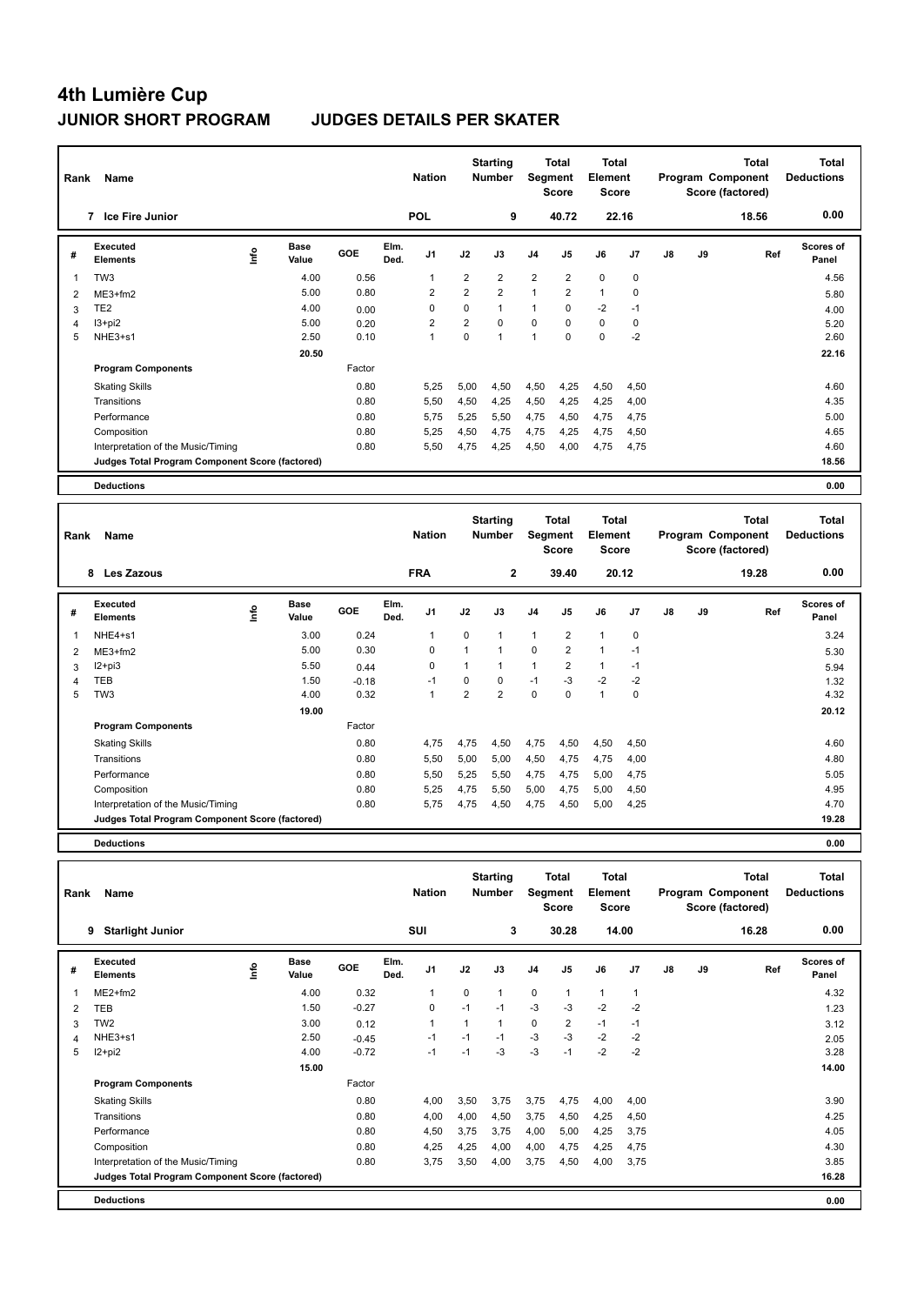| Rank                    | Name                                            |                            |         |              | <b>Nation</b>  |              | <b>Starting</b><br><b>Number</b> |                | <b>Total</b><br>Segment<br><b>Score</b> | Total<br>Element<br><b>Score</b>        |             |               | Program Component<br>Score (factored) | <b>Total</b> | Total<br><b>Deductions</b>        |
|-------------------------|-------------------------------------------------|----------------------------|---------|--------------|----------------|--------------|----------------------------------|----------------|-----------------------------------------|-----------------------------------------|-------------|---------------|---------------------------------------|--------------|-----------------------------------|
|                         | <b>Chrysalides</b><br>10                        |                            |         |              | <b>FRA</b>     |              | $\overline{7}$                   |                | 29.87                                   |                                         | 13.07       |               |                                       | 16.80        | 0.00                              |
| #                       | Executed<br><b>Elements</b>                     | <b>Base</b><br>۴ů<br>Value | GOE     | Elm.<br>Ded. | J <sub>1</sub> | J2           | J3                               | J <sub>4</sub> | J5                                      | J6                                      | J7          | $\mathsf{J}8$ | J9                                    | Ref          | Scores of<br>Panel                |
| $\overline{\mathbf{1}}$ | TW <sub>2</sub>                                 | 3.00                       | 0.24    |              | $-1$           | $\mathbf{1}$ | $\mathbf{1}$                     | $\mathbf{1}$   | $\mathbf{1}$                            | $\mathbf{1}$                            | 0           |               |                                       |              | 3.24                              |
| $\overline{2}$          | TE <sub>1</sub>                                 | 2.50                       | 0.05    |              | 0              | $\mathbf{1}$ | $\mathbf{1}$                     | 0              | $\mathbf{1}$                            | $-1$                                    | $-1$        |               |                                       |              | 2.55                              |
| 3                       | $12+pi1$                                        | 2.00                       | $-0.64$ |              | $-3$           | $-3$         | $-4$                             | $-3$           | $-1$                                    | $-3$                                    | $-5$        |               |                                       |              | 1.36                              |
| $\overline{4}$          | $ME3+fm1$                                       | 4.00                       | $-0.48$ |              | $-2$           | $-1$         | $-1$                             | $-1$           | $\Omega$                                | $-2$                                    | $-1$        |               |                                       |              | 3.52                              |
| 5                       | NHE3+s1                                         | 2.50                       | $-0.10$ |              | $-1$           | $-1$         | $\mathbf{1}$                     | $-1$           | $-1$                                    | $\mathbf{1}$                            | $\mathbf 0$ |               |                                       |              | 2.40                              |
|                         |                                                 | 14.00                      |         |              |                |              |                                  |                |                                         |                                         |             |               |                                       |              | 13.07                             |
|                         | <b>Program Components</b>                       |                            | Factor  |              |                |              |                                  |                |                                         |                                         |             |               |                                       |              |                                   |
|                         | <b>Skating Skills</b>                           |                            | 0.80    |              | 4,25           | 4,00         | 3,75                             | 3,75           | 3,75                                    | 4,00                                    | 4,50        |               |                                       |              | 3.95                              |
|                         | Transitions                                     |                            | 0.80    |              | 4,50           | 4,25         | 4,50                             | 3,75           | 3,50                                    | 4,00                                    | 4,50        |               |                                       |              | 4.20                              |
|                         | Performance                                     |                            | 0.80    |              | 4,75           | 4,50         | 3,25                             | 3,50           | 4,00                                    | 4,25                                    | 4,50        |               |                                       |              | 4.15                              |
|                         | Composition                                     |                            | 0.80    |              | 4.75           | 4.50         | 4.75                             | 4,25           | 4.00                                    | 4.75                                    | 5.50        |               |                                       |              | 4.60                              |
|                         | Interpretation of the Music/Timing              |                            | 0.80    |              | 4,50           | 4,00         | 3,75                             | 3,75           | 3,75                                    | 4,50                                    | 5,00        |               |                                       |              | 4.10                              |
|                         | Judges Total Program Component Score (factored) |                            |         |              |                |              |                                  |                |                                         |                                         |             |               |                                       |              | 16.80                             |
|                         | <b>Deductions</b>                               |                            |         |              |                |              |                                  |                |                                         |                                         |             |               |                                       |              | 0.00                              |
|                         |                                                 |                            |         |              |                |              |                                  |                |                                         |                                         |             |               |                                       |              |                                   |
| Rank                    | Name                                            |                            |         |              | <b>Nation</b>  |              | <b>Starting</b><br><b>Number</b> |                | Total<br><b>Segment</b><br><b>Score</b> | <b>Total</b><br>Element<br><b>Score</b> |             |               | Program Component<br>Score (factored) | <b>Total</b> | <b>Total</b><br><b>Deductions</b> |
|                         | <b>Icicles Junior</b><br>11                     |                            |         |              | <b>GBR</b>     |              | 13                               |                | 29.78                                   |                                         | 13.06       |               |                                       | 16.72        | 0.00                              |
| #                       | Executed<br><b>Elements</b>                     | <b>Base</b><br>١m<br>Value | GOE     | Elm.<br>Ded. | J1             | J2           | J3                               | J <sub>4</sub> | J <sub>5</sub>                          | J6                                      | J7          | $\mathsf{J}8$ | J9                                    | Ref          | Scores of<br>Panel                |
| -1                      | $12+pi2$                                        | 4.00                       | $-0.48$ |              | $\Omega$       | 0            | $\mathbf{1}$                     | $-2$           | $-2$                                    | $-2$                                    | $-2$        |               |                                       |              | 3.52                              |
|                         |                                                 |                            |         |              |                |              |                                  |                |                                         |                                         |             |               |                                       |              |                                   |

| # | Executed<br><b>Elements</b>                     | ١m | pase<br>Value | <b>GOE</b> | cım.<br>Ded. | J1   | J2   | J3   | J4   | J5   | J6       | J7   | J8 | J9 | Ref | <b>SCORES OF</b><br>Panel |
|---|-------------------------------------------------|----|---------------|------------|--------------|------|------|------|------|------|----------|------|----|----|-----|---------------------------|
|   | $12+pi2$                                        |    | 4.00          | $-0.48$    |              | 0    | 0    |      | $-2$ | $-2$ | $-2$     | $-2$ |    |    |     | 3.52                      |
| 2 | $ME2+fm1$                                       |    | 3.00          | 0.00       |              | 0    | 0    |      |      |      | $-2$     | $-2$ |    |    |     | 3.00                      |
| 3 | TE <sub>1</sub>                                 |    | 2.50          | $-0.40$    |              | $-1$ | $-1$ | 2    | $-2$ | -3   | $-2$     | $-2$ |    |    |     | 2.10                      |
| 4 | TW <sub>1</sub>                                 |    | 2.00          | 0.04       |              | $-1$ | 1    |      |      | 0    | $\Omega$ | $-1$ |    |    |     | 2.04                      |
| 5 | NHE3+s1                                         |    | 2.50          | $-0.10$    |              | 0    | 0    |      | 0    | $-1$ | $-2$     | $-1$ |    |    |     | 2.40                      |
|   |                                                 |    | 14.00         |            |              |      |      |      |      |      |          |      |    |    |     | 13.06                     |
|   | <b>Program Components</b>                       |    |               | Factor     |              |      |      |      |      |      |          |      |    |    |     |                           |
|   | <b>Skating Skills</b>                           |    |               | 0.80       |              | 4,00 | 4,00 | 4,50 | 4,25 | 4,00 | 3,75     | 3,75 |    |    |     | 4.00                      |
|   | Transitions                                     |    |               | 0.80       |              | 4,25 | 4,25 | 4,75 | 4,25 | 4,25 | 3,75     | 4,00 |    |    |     | 4.20                      |
|   | Performance                                     |    |               | 0.80       |              | 4,50 | 4,25 | 5,50 | 4,50 | 4,50 | 4,00     | 3,75 |    |    |     | 4.35                      |
|   | Composition                                     |    |               | 0.80       |              | 4,25 | 4,50 | 5,75 | 4,50 | 4,25 | 4,00     | 4,00 |    |    |     | 4.30                      |
|   | Interpretation of the Music/Timing              |    |               | 0.80       |              | 3,75 | 4,00 | 5,25 | 4,25 | 4,00 | 3,75     | 4,25 |    |    |     | 4.05                      |
|   | Judges Total Program Component Score (factored) |    |               |            |              |      |      |      |      |      |          |      |    |    |     | 16.72                     |
|   | <b>Deductions</b>                               |    |               |            |              |      |      |      |      |      |          |      |    |    |     | 0.00                      |

**Deductions 0.00**

**Total Deductions**

> **Scores of Panel**

> > 1.11

**Total**

**Ref** 

**Program Component Score (factored) Total Element Score Total Segment Score Starting Rank Name Nation Number # Executed Elements Base Value GOE J1 J2 J3 J4 J5 J6 J7 J8 J9**  1 1.50 -0.39 -2 -1 -3 -3 -3 -3 -2 **Elm. Ded.**  TEB **Info 12 Solway Stars GBR 4 29.47 13.03 16.44 0.00** 2 TW1 2.00 0.00 0 0 0 0 2 0 0 2.00 3 ME3+fm1 4.00 0.08 1 1 2 0 -1 0 -1 4.08 4 NHE2+s1 2.00 -0.08 0 0 1 -1 -1 -2 0 1.92 5 I2+pi2 4.00 -0.08 0 0 0 0 1 -1 -2 3.92  **13.50** 13.03 **Program Components**  Skating Skills **4,50 a** 4,50 a 4,50 a 4,50 a 4,50 a 4,50 a 5,50 a 5,75 a 5,50 a 5,75 a 5,75 a 5,75 a 5,75 a 5,75 Factor 0.80 4,50 4,25 4,00 3,75 4,50 3,50 3,75 Transitions 0.80 4,50 3,75 3,75 3,50 4,50 3,75 3,50 3.85 Performance 0.80 4,75 4,50 4,00 4,00 4,75 3,50 4,25 4.30 Composition 0.80 4,50 4,25 4,25 4,25 4,50 4,00 4,00 4.25 Interpretation of the Music/Timing 0.80 4,50 4,50 4,50 3,75 4,00 4,25 4,00 3,50 4.10 **Judges Total Program Component Score (factored) 16.44**